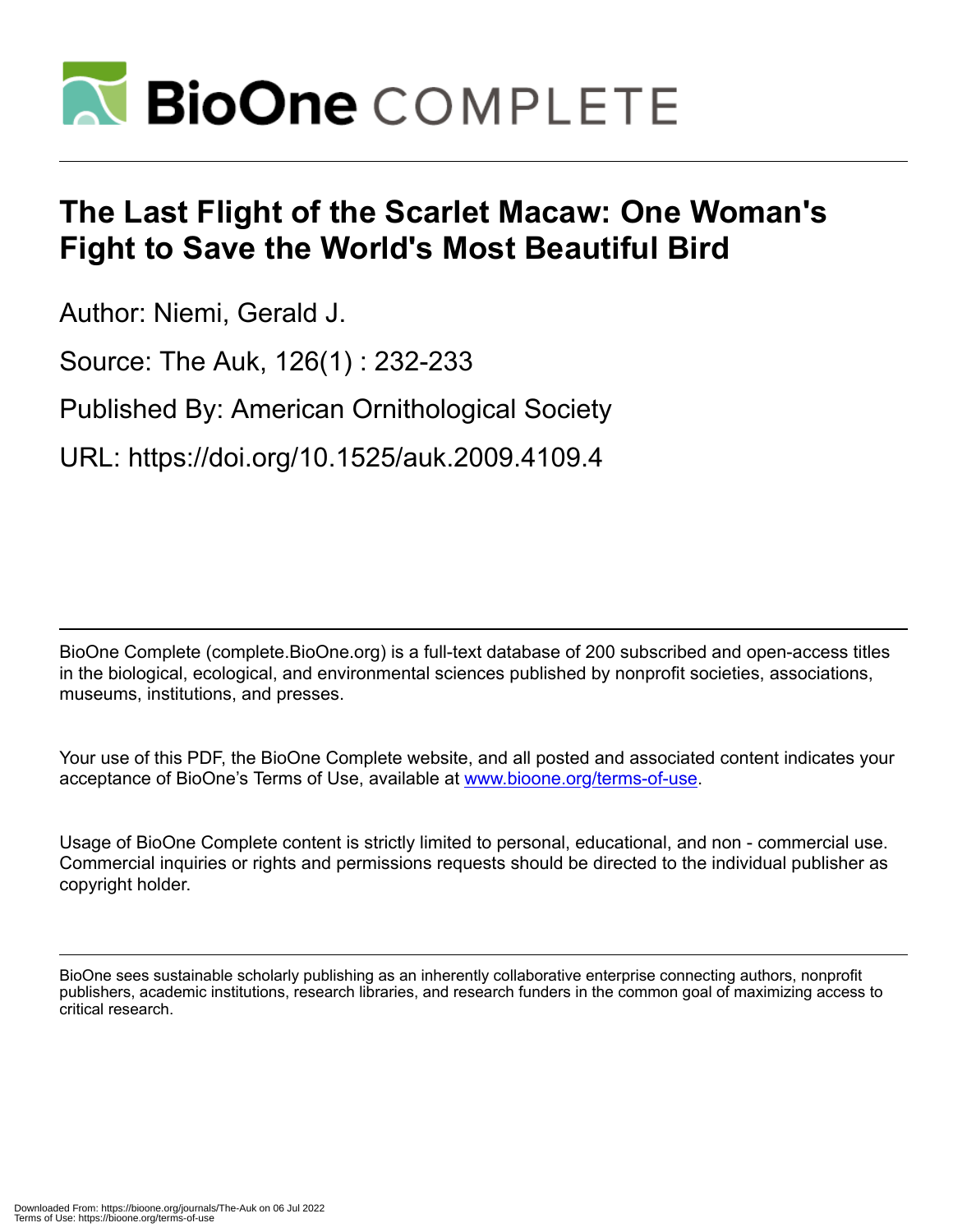The Auk 126(1):229–230, 2009 The American Ornithologists' Union, 2009. Printed in USA.

**The Last Flight of the Scarlet Macaw: One Woman's Fight**  to Save the World's Most Beautiful Bird.-Bruce Barcott. 2008. Random House, New York. 313 pp. ISBN 978-1-40000-6293-5. Cloth, \$26.00.—A John Grisham-type novel set in the country of Belize? The book has dirty politics, corporate greed, a naïve public, environmental degradation, a charismatic species—the Scarlet Macaw (Ara macao)—and a setting in a pristine environment. All fodder for a good novel, but this, unfortunately, is a true story.

Bruce Barcott, a writer for Outside magazine, has done a masterful job of telling the story of energy development in the small country of Belize. The story revolves around Sharon Matola, the founder and owner of the Belize Zoo, and her fight to save what appears to be the last major breeding area of Scarlet Macaws in Belize. The area is threatened by the development of the Challilo Dam and resultant flooding of the surrounding forests. The real story, however, is the intrigue surrounding the dam's development: questionable geological investigations, suppressed information, under-the-table deals, international power development, the role of environmental groups, and the British system of justice.

I am not an expert on Belize. I have been there three times for a total of six weeks. It is a beautiful country with a small human population and has a relatively pristine environment. It would appear to be a country poised for solar energy development, especially when many parts of the world are realizing the flaws of hydroelectric power projects. Belize is a country poised for further economic development. The pathway it has chosen, however, appears to be very precarious, economically unstable, and socially disruptive.

Ornithologically, this book raises serious conservation questions and interesting as well as important science questions about bird distribution and abundance in Central and South America. Sharon Matola and others argued that the dam should not be built because the area to be flooded would eliminate the last major breeding area for Scarlet Macaws in the country. The loss of this breeding population could also be negative for the already vulnerable Scarlet Macaw population in Central America. This concern, however, is unrecognized by the International Union for the Conservation of Nature, which classifies the species, on their Red List, as one of the species of "least concern." Hence, a well-grounded legal argument is unavailable to stop development of the dam.

Common sense suggests that Scarlet Macaws are likely not thriving anywhere, being subject to habitat loss, habitat degradation, and illegal trapping and trade. This is another classic case of cumulative impact and potential species extinction. The Scarlet Macaw's earthly population is slowly being reduced, but a single event, such as the loss of the Macal River population in Belize, is not serious enough to stop either the extinction process or the Challilo Dam. Who knows how serious the loss of this population or of other subpopulations may be for the Scarlet Macaw? This type of problem is clearly a major challenge for ornithologists. The gut feelings of Sharon Matola that the species is in danger are probably right, but how to prove it? The cumulative impact of bit-by-bit reductions in metapopulations leading ultimately to extinction of a species is an extremely serious issue confronting ornithologists.